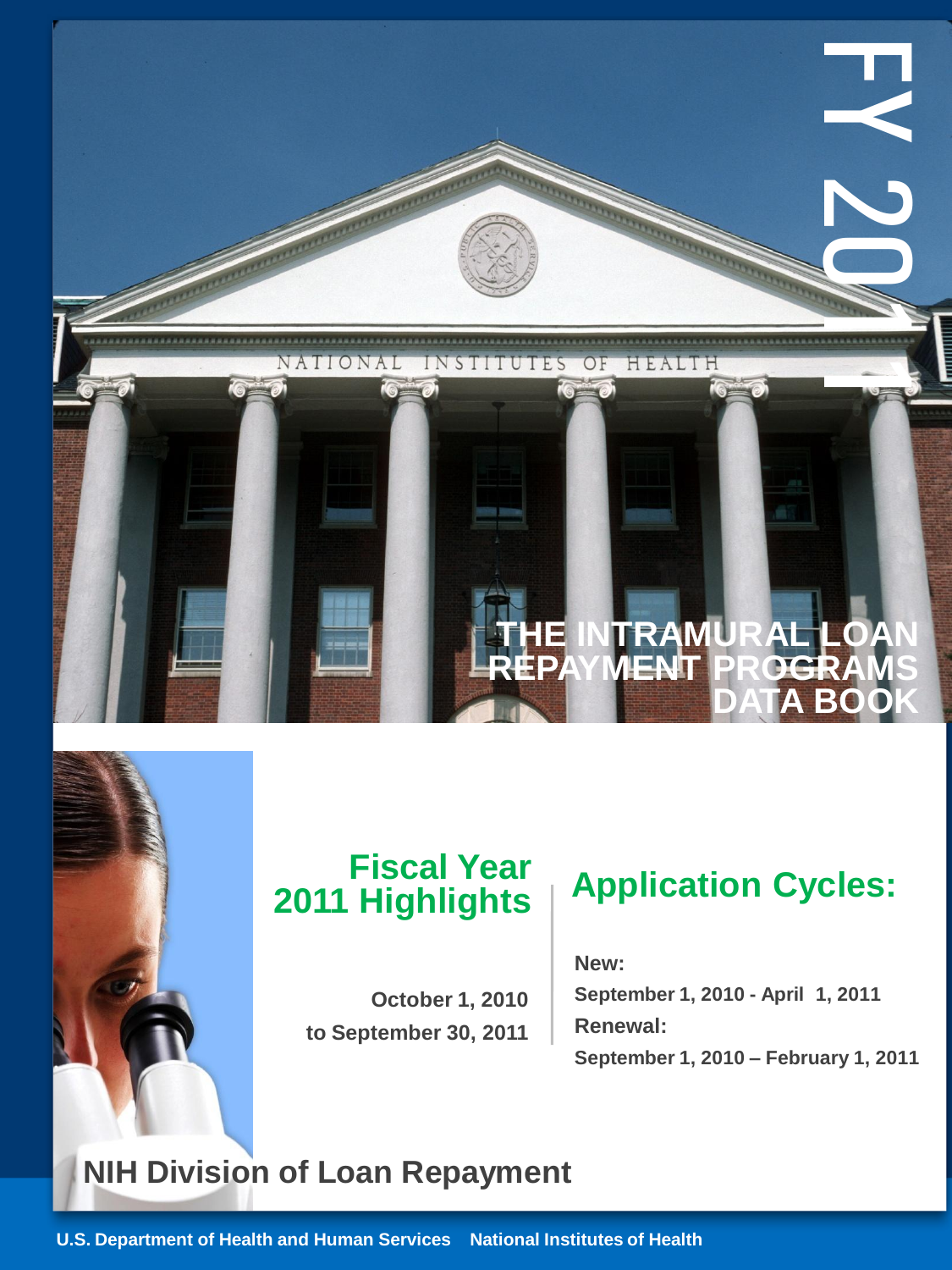## **NIH Institutes and Centers**

#### **Institutes**

 **National Institute of Arthritis and Musculoskeletal and Skin Diseases (NIAMS) National Institute of Neurological Disorders and Stroke (NINDS) National Institute of Nursing Research (NINR) National Library of Medicine (NLM) National Cancer Institute (NCI) National Eye Institute (NEI) National Heart, Lung, and Blood Institute (NHLBI) National Human Genome Research Institute (NHGRI) National Institute on Aging (NIA) National Institute on Alcohol Abuse and Alcoholism (NIAAA) National Institute of Allergy and Infectious Diseases (NIAID) National Institute of Biomedical Imaging and Bioengineering (NIBIB) National Institute of Child Health and Human Development (NICHD) National Institute on Deafness and Other Communication Disorders (NIDCD) National Institute of Dental and Craniofacial Research (NIDCR) National Institute of Diabetes and Digestive and Kidney Diseases (NIDDK) National Institute on Drug Abuse (NIDA) National Institute of Environmental Health Sciences (NIEHS) National Institute of General Medical Sciences (NIGMS) National Institute of Mental Health (NIMH) National Institute on Minority Health and Health Disparities (NIMHD)** 

#### **Centers**

**John E. Fogarty International Center (FIC) National Center for Complementary and Alternative Medicine (NCCAM) National Center for Research Resources (NCRR) Clinical Center (CC) Center for Information Technology (CIT)**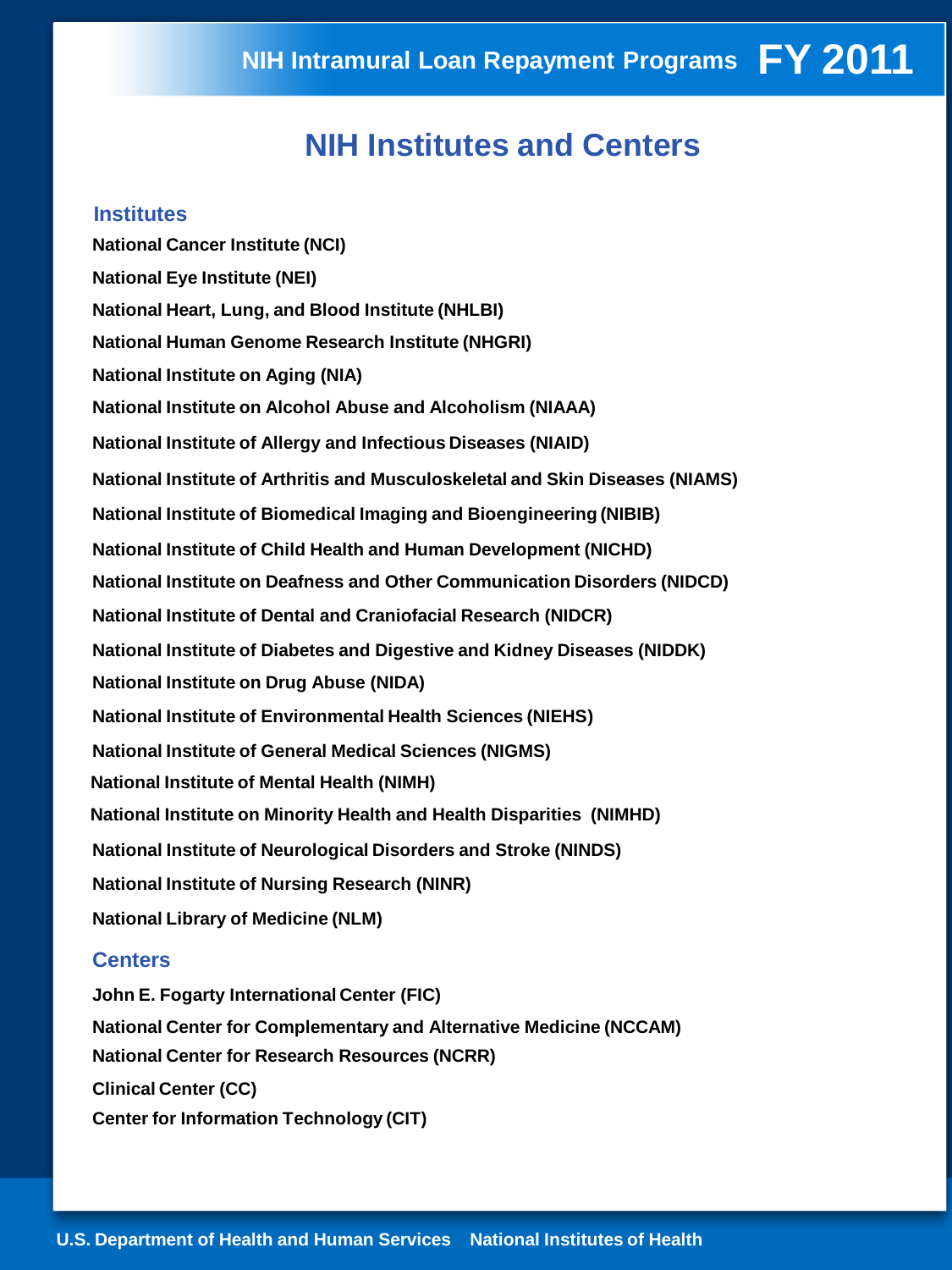## **Table of Contents**

| The Year in Review                                                   | 1            |
|----------------------------------------------------------------------|--------------|
| The Four Intramural Loan Repayment Programs                          | $\mathbf{2}$ |
| Applications, Awards, and Success Rates by Program (New and Renewal) | 3            |
| <b>Funding by Program (New and Renewal)</b>                          | 4            |
| <b>Funding by NIH Institutes and Centers (New Awards)</b>            | 5            |
| <b>Funding by NIH Institutes and Centers (Renewal Awards)</b>        | 6            |
| Applications, Awards, and Success Rates by Post-Degree Years (New)   | 7            |
| <b>LRP Awards by Degree (New Awards)</b>                             | 8            |
| <b>LRP Awards by Degree (Renewal Awards)</b>                         | 9            |
| <b>Educational Debt Levels of LRP Awardees (New Awards)</b>          | 10           |
| Applications, Awards, and Success Rates by Gender (New and Renewal)  | 11           |
| <b>Awardee Demographics by Ethnicity &amp; Race</b>                  | 12           |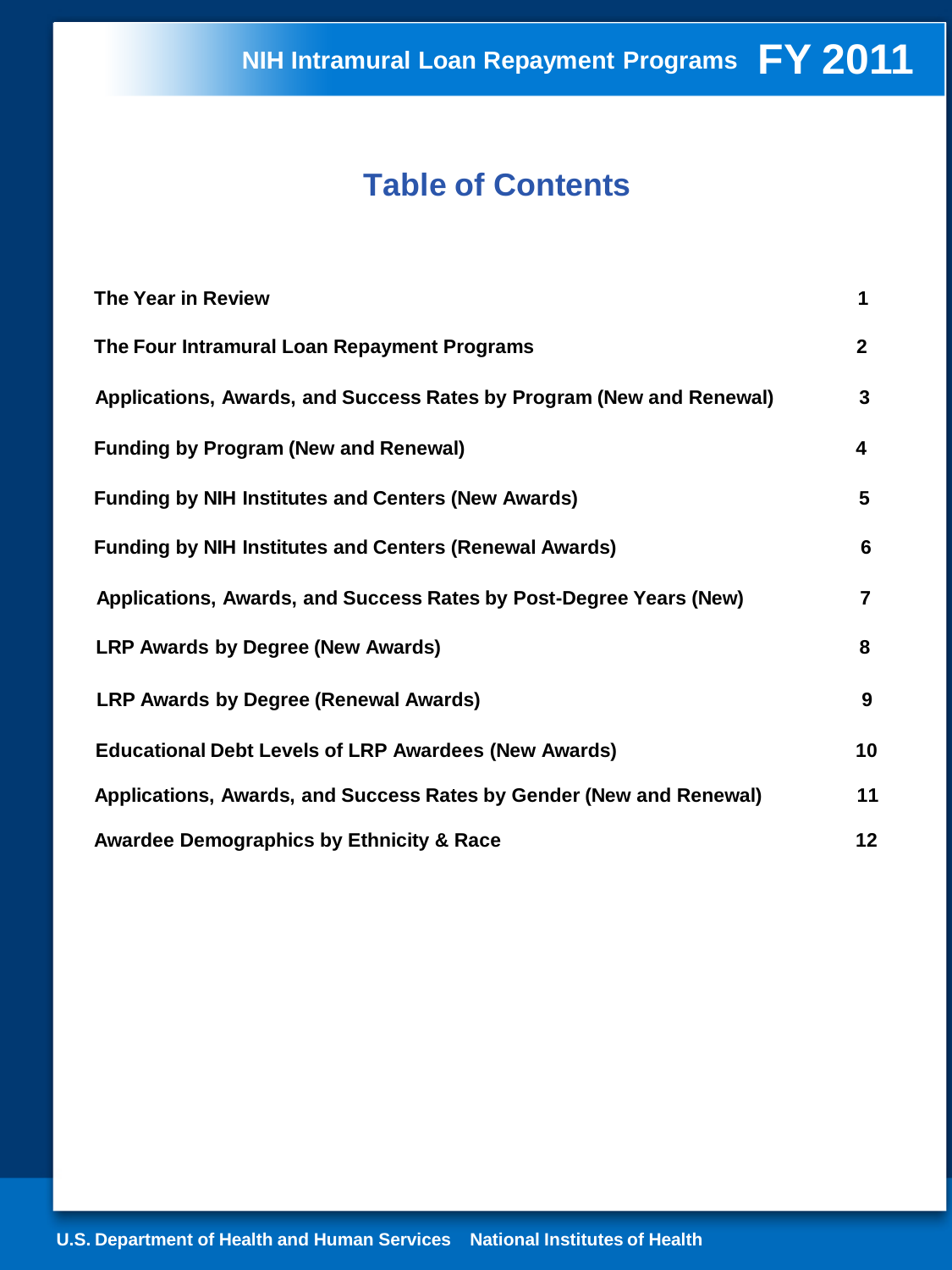## **The Year in Review**

In Fiscal Year (FY) 2011, 91 individuals applied to the Intramural Loan Repayment Programs (LRPs) in General Research, AIDS Research, Clinical Research for Individuals from Disadvantaged Backgrounds, and General Research for Accreditation Council for Graduate Medical Education (ACGME) Fellows. Of those applicants, 86 were awarded contracts totaling \$4,810,295. The combined (new and renewal applicants) success rate for the Intramural LRPs was 95 percent.

The NIH will repay up to \$35,000 per year of outstanding educational debt for the General, AIDS, and Clinical Research for Individuals from Disadvantaged Backgrounds and up to \$20,000 per year for the ACGME LRP. In return, participants must sign a contract agreeing to conduct appropriately qualified research activities as NIH employees for a minimum of two years for the AIDS and Clinical Research (Disadvantaged Background) LRPs, or three years for the General or ACGME LRPs.

The Intramural General Research LRP received 67 percent of all applications.

New applicants (those not previously funded) constituted 40 percent of all applications while renewal applicants (those previously funded) comprised 60 percent of all applicants. Success rates for new and renewal applicants were 97 and 93 percent, respectively.

The LRPs are open to health professionals with doctoral level, P.A., B.S.N. or A.D.N. degrees and varying levels of experience. Most new FY 2011 awardees are beginning their careers, with 72 percent having received their qualifying degrees within the last five years and 23 percent within the past six to ten years.

Physician doctorates (including dual physician doctorates, for example, MD/PhD degrees) comprised 85 percent of the awards, while those with academic doctoral level degrees received 13 percent of the total awards.

Eighty-nine percent of the new awardees had educational debt greater than \$50,000, with 31 percent having debt levels greater than \$200,000.

Women received 49 (57%) of the 86 LRP awards. Black/African American applicants received 4 (5%) awards. Asians received 10 (12%) awards, and Hispanics received 7 (8%) awards.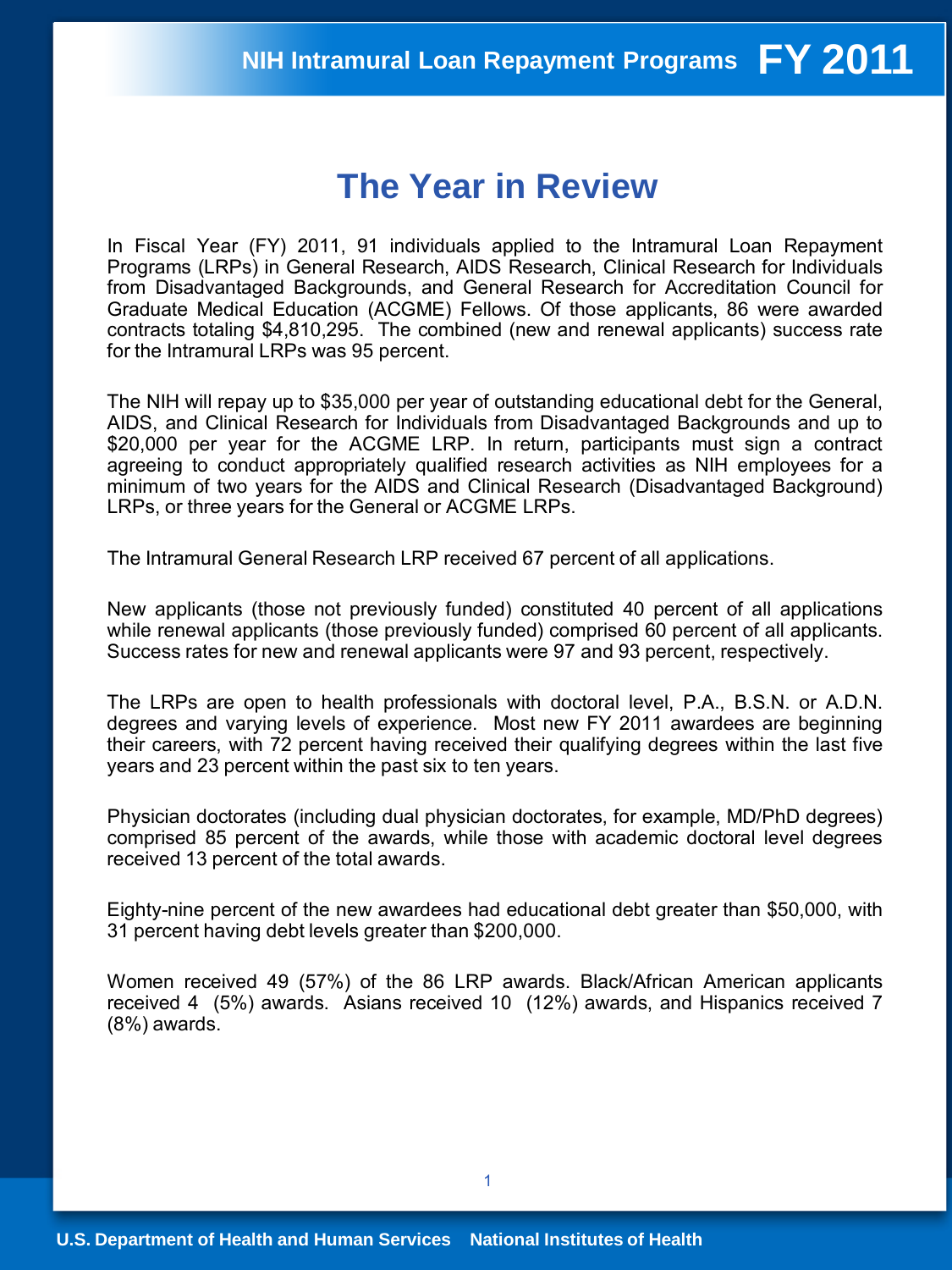### **The Four Intramural Loan Repayment Programs**

### **AIDS Research LRP:**

In November 1988, Public Law (P.L.) 100-607 introduced Section 487A of the Public Health Service (PHS) Act (42 USC 288-1), authorizing the National Institutes of Health (NIH) to establish a program of educational loan repayment to attract additional health professionals into Acquired Immunodeficiency Syndrome (AIDS) research. The mission of the NIH AIDS Research Loan Repayment Program (AIDS-LRP) is to attract highly qualified physicians, nurses, and scientists to HIV/AIDS research by countering the growing economic disincentives to embark on biomedical research careers, using loan repayment as an incentive.

#### **General Research LRP:**

In June 1993, P.L. 103-43 authorized Section 487C (42 USC 288-3), which established a program of educational loan repayment to attract highly qualified health professionals, particularly physicians, to conduct research at the NIH. The mission of the General Research Loan Repayment Program is to attract talented researchers to public service as employees of the NIH using loan repayment as an economic incentive. Generally, those at a tenure track or above level are given priority for funding of LRP awards.

### **General Research LRP for ACGME Fellows:**

General Research LRP for ACGME Fellows provides \$20,000 per year in loan repayment (plus tax reimbursement) and is currently available to fellows offered employment by the NIH in subspecialty and residency training programs accredited by the Accreditation Council for Graduate Medical Education (ACGME). Qualifying fellows must hold a three-year appointment.

### **Clinical Research LRP for Individuals from Disadvantaged Background:**

Clinical research is patient-oriented research that is conducted with human subjects or research on the causes and consequences of disease in human populations involving material of human origin for which an investigator or colleague directly interacts with human subjects in an outpatient or inpatient setting to clarify a problem in human physiology; pathophysiology or disease; epidemiologic or behavioral studies; outcomes research or health services research; or developing new technologies, therapeutic interventions, or clinical trials. The NIH Clinical Research Loan Repayment Program's mission is to recruit highly qualified health professionals from disadvantaged backgrounds to serve as clinical researchers, using loan repayment as an economic incentive.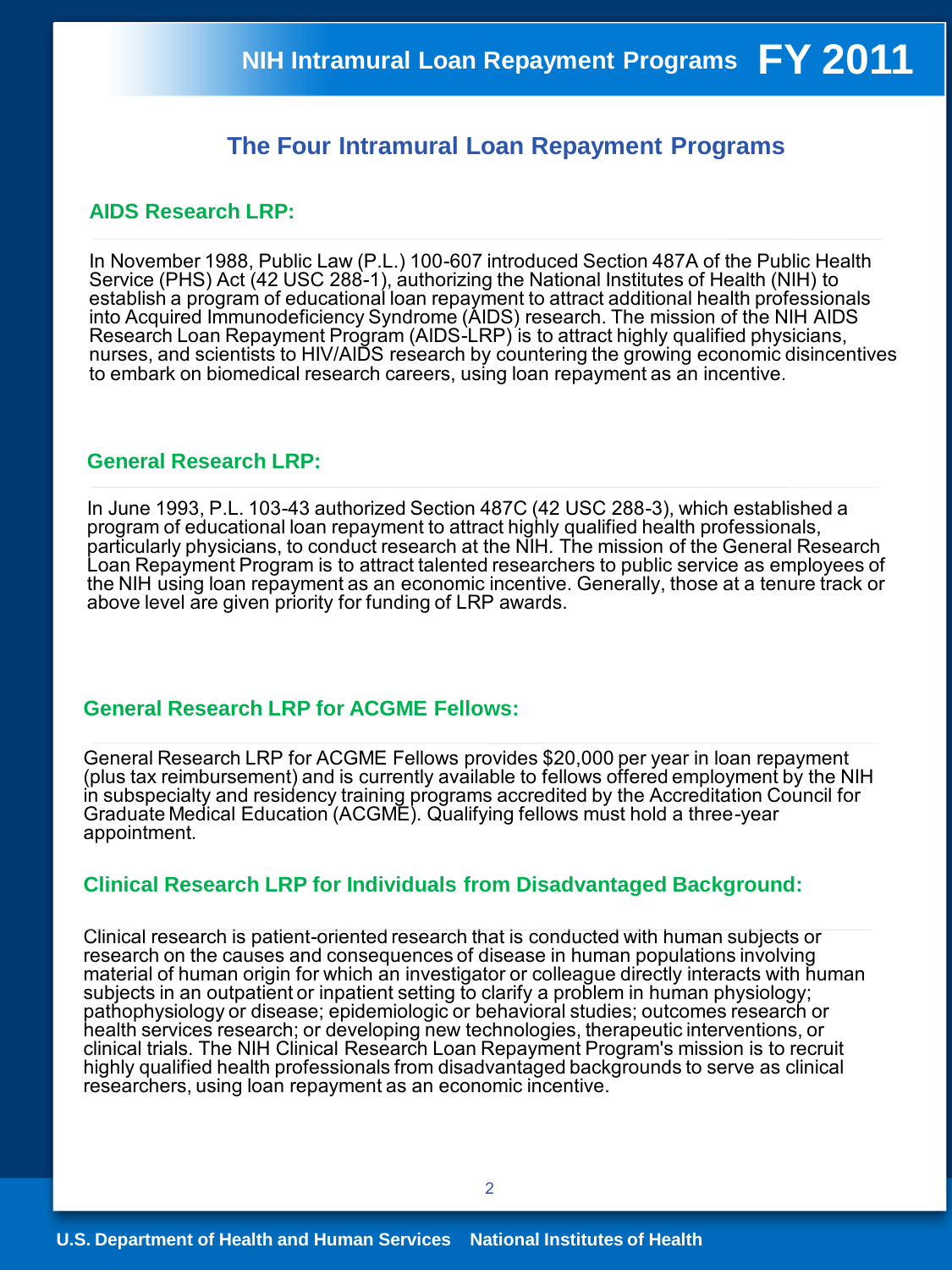### **By Program Applications, Awards, and Success Rates**

**In FY 2011, the NIH received 91 applications. 40 percent of the applications were from new applicants. 95 percent of all applicants were awarded contracts.** 

| <b>LRP</b>                                                                      | <b>New</b>          |               |                        | Renewal             |                |                        | <b>Total</b>        |                |                        |
|---------------------------------------------------------------------------------|---------------------|---------------|------------------------|---------------------|----------------|------------------------|---------------------|----------------|------------------------|
|                                                                                 | <b>Applications</b> | <b>Awards</b> | <b>Success</b><br>Rate | <b>Applications</b> | <b>Awards</b>  | <b>Success</b><br>Rate | <b>Applications</b> | <b>Awards</b>  | <b>Success</b><br>Rate |
| General<br>Research                                                             | 15                  | 14            | 93%                    | 45                  | 41             | 98%                    | 60                  | 55             | 92%                    |
| <b>AIDS</b><br>Research                                                         | 1                   | 1             | 100%                   | $\,6$               | $6\phantom{1}$ | 100%                   | $\overline{7}$      | $\overline{7}$ | 100%                   |
| Clinical<br>Research for<br>Individuals<br>from<br>Disadvantaged<br>Backgrounds | $\pmb{0}$           | $\mathbf 0$   | N/A                    | $\overline{4}$      | 4              | 100%                   | $\overline{4}$      | 4              | 100%                   |
| <b>ACGME</b>                                                                    | 20                  | 20            | 100%                   | N/A                 | N/A            | N/A                    | 20                  | 20             | 100%                   |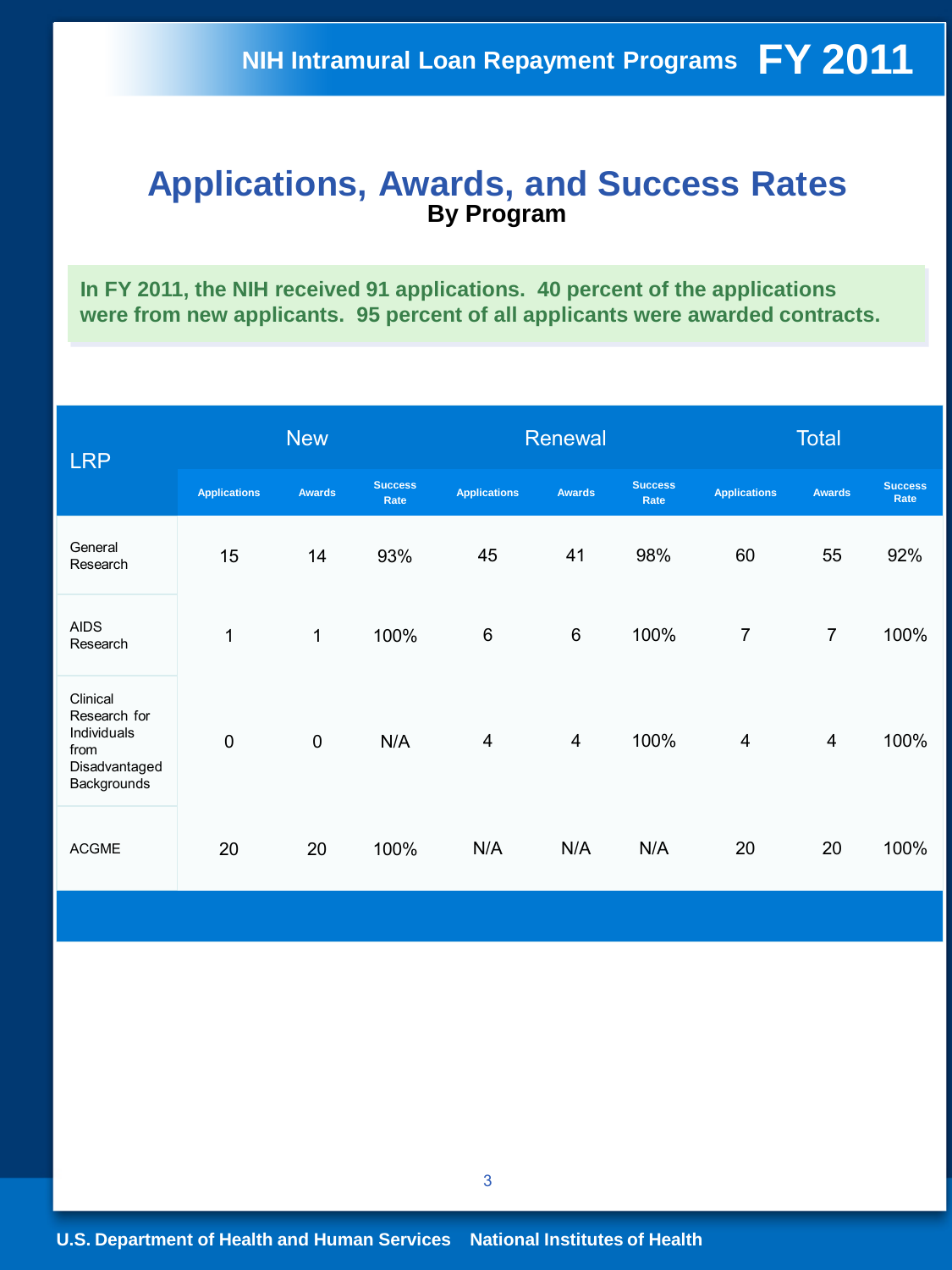## **Funding by Program**

| <b>LRP</b> |                                                                                  | <b>New</b>    |                |        | <b>Renewal</b> | <b>Total</b>            |                |
|------------|----------------------------------------------------------------------------------|---------------|----------------|--------|----------------|-------------------------|----------------|
|            |                                                                                  | <b>Awards</b> | <b>Funding</b> | Awards | Funding        | Awards                  | <b>Funding</b> |
| П          | <b>General Research</b>                                                          | 14            | \$1,639,108    | 41     | \$1,212,336    | 55                      | \$2,851,444    |
|            | <b>AIDS Research</b>                                                             | 1             | \$69,201       | 6      | \$164,368      | $\overline{7}$          | \$233,569      |
|            | <b>Clinical Research for</b><br>Individuals from<br>Disadvantaged<br>Backgrounds | 0             | \$0            | 4      | \$64,252       | $\overline{\mathbf{4}}$ | \$64,252       |
| $\Box$     | <b>ACGME</b>                                                                     | 20            | \$1,661,030    | N/A    | N/A            | 20                      | \$1,661,030    |
|            | <b>Total</b>                                                                     | 35            | \$3,369,339    | 51     | \$1,440,956    | 86                      | \$4,810,295    |

### **Percentage of Total Awards by LRP**

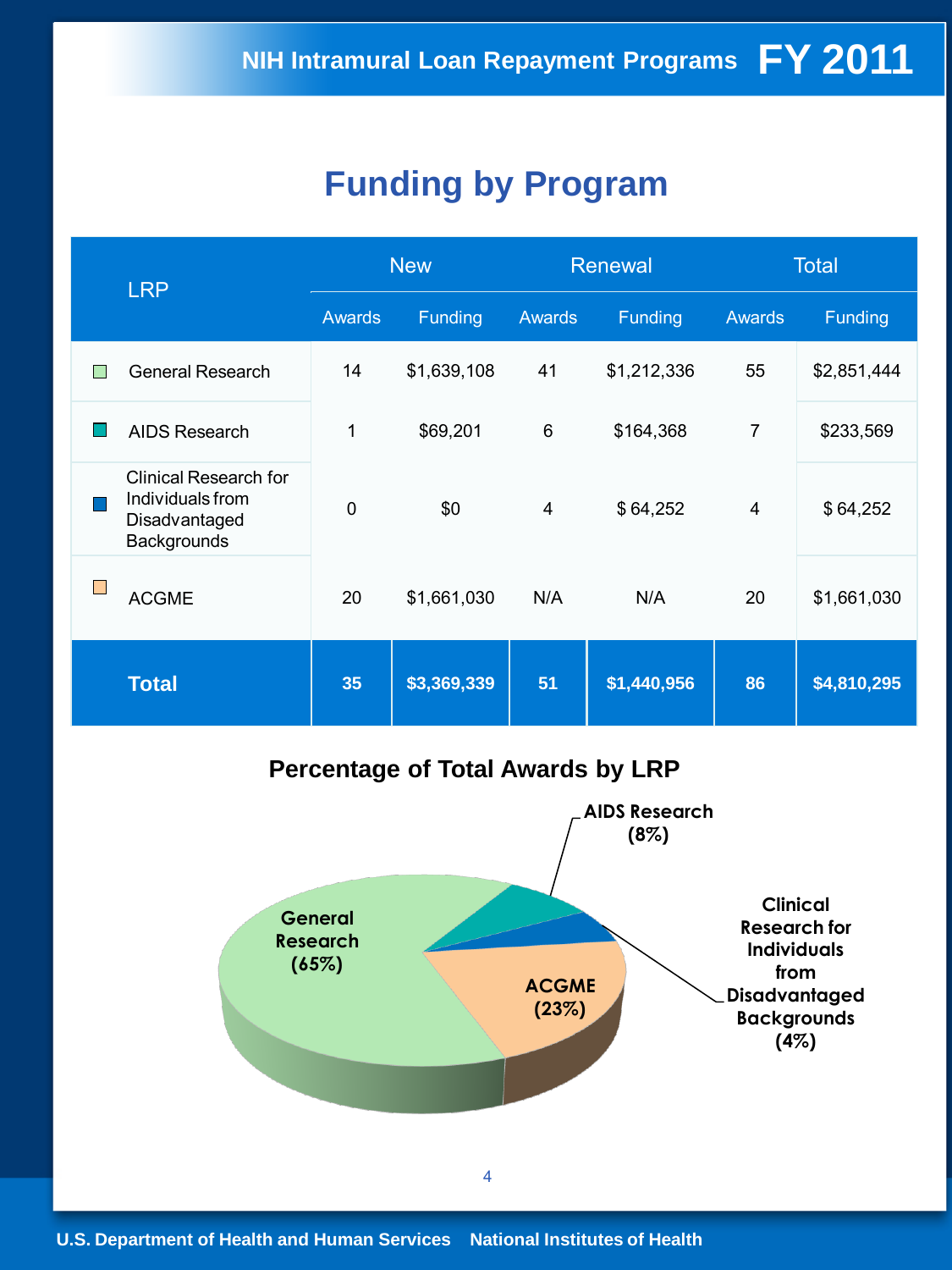## **Funding by NIH Institutes and Centers**

**New Awards** 

**The Intramural Repayment Programs awarded 35 new LRP contracts from 11 different ICs in FY 2011.** 

| IC           | <b>Awards</b>  | <b>Funding</b> |
|--------------|----------------|----------------|
| CC           | $\overline{2}$ | \$241,725      |
| <b>NCI</b>   | 14             | \$1,471,004    |
| <b>NHGRI</b> | $\overline{4}$ | \$483,450      |
| <b>NHLBI</b> | $\overline{2}$ | \$175,800      |
| <b>NIAID</b> | $\overline{4}$ | \$372,592      |
| <b>NICHD</b> | $\mathbf{1}$   | \$87,900       |
| <b>NIDDK</b> | $\overline{1}$ | \$72,455       |
| <b>NIEHS</b> | $\mathbf{1}$   | \$45,644       |
| <b>NIMH</b>  | 4              | \$306,583      |
| <b>NIMHD</b> | $\mathbf{1}$   | \$69,201       |
| <b>NINDS</b> | $\overline{1}$ | \$42,985       |
| <b>Total</b> | 35             | \$3,369,339    |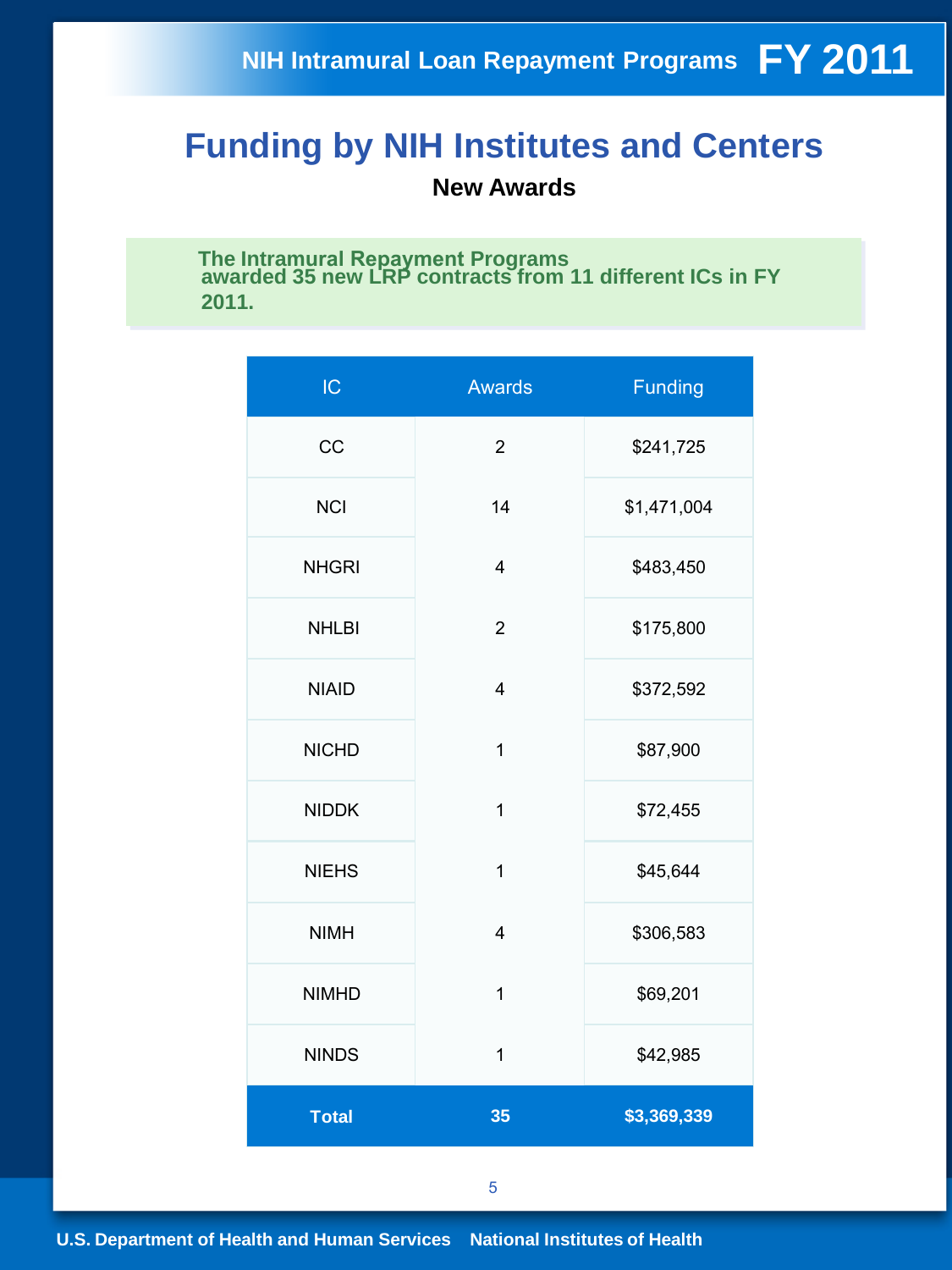## **Funding by NIH Institutes and Centers Renewal Awards**

**The Intramural Loan Repayment Programs awarded 51 renewal LRP contracts from 14 different ICs in FY 2011.** 

| IC           | <b>Awards</b>  | <b>Funding</b> |
|--------------|----------------|----------------|
| CC           | 3              | \$144,890      |
| <b>NCI</b>   | 15             | \$417,646      |
| <b>NHGRI</b> | $\overline{2}$ | \$67,266       |
| <b>NHLBI</b> | $\overline{2}$ | \$32,619       |
| <b>NIA</b>   | 1              | \$6,708        |
| <b>NIAID</b> | 14             | \$438,577      |
| <b>NIAMS</b> | 1              | \$51,275       |
| <b>NICHD</b> | $\overline{2}$ | \$62,753       |
| <b>NIDA</b>  | 1              | \$18,725       |
| <b>NIDCR</b> | 1              | \$19,290       |
| <b>NIEHS</b> | 4              | \$51,900       |
| <b>NIMH</b>  | $\mathbf{1}$   | \$51,275       |
| <b>NINDS</b> | 3              | \$60,813       |
| <b>NINR</b>  | $\mathbf{1}$   | \$17,219       |
| <b>Total</b> | 51             | \$1,440,956    |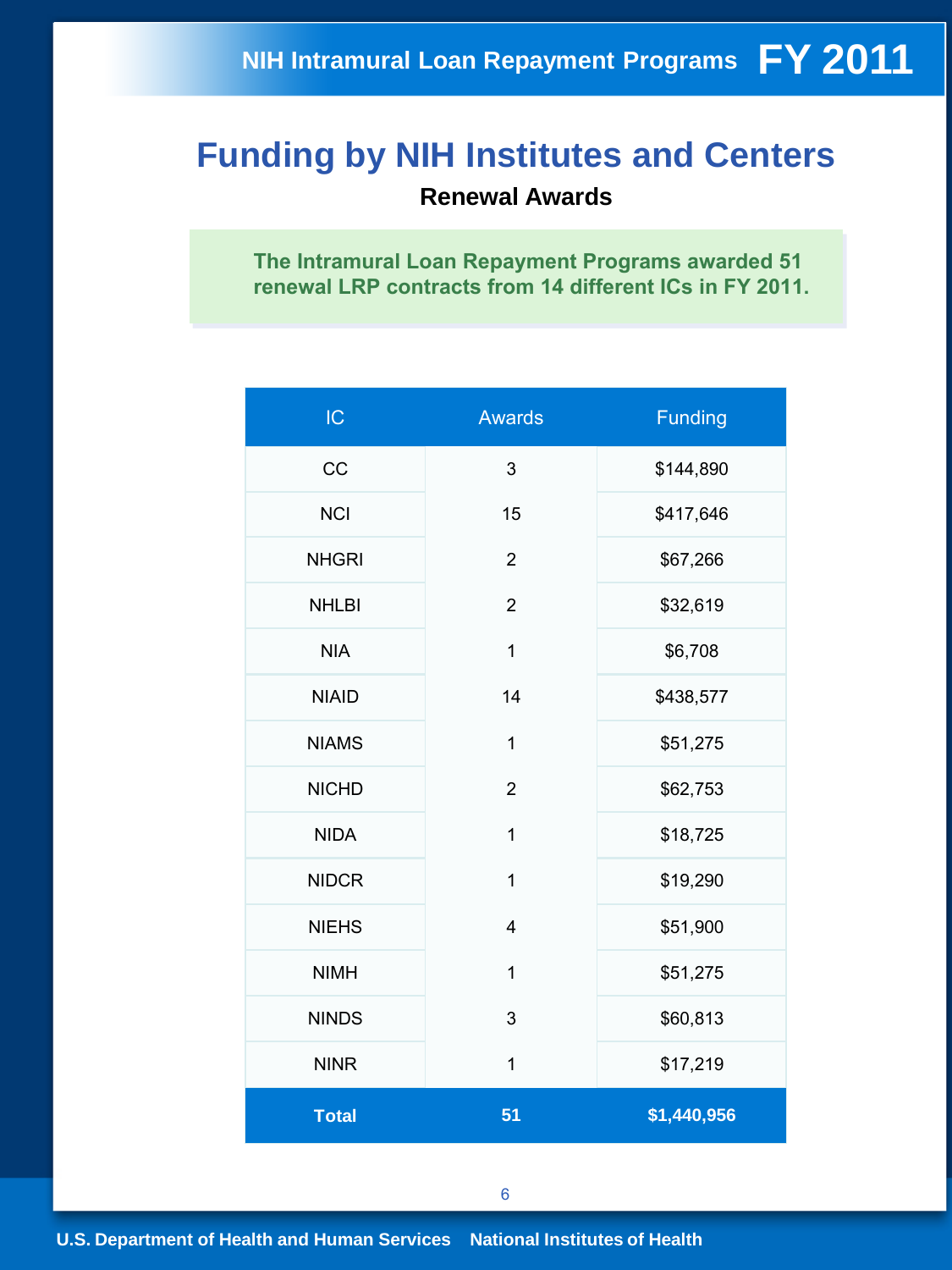### **Applications, Awards, and Success Rates New Applications and Awardees**

**By Post-Degree Years** 

**rds a** 30  $\begin{array}{c|c|c|c|c} & & 25 & & \text{Applications} \end{array}$  24 **A nd a s**  25  $25 - 24$ ■ Awards 20 **r** of New Application 15 10 **e**8 8 5 **be** 2 2 **um N**1 1 0 < 1 Year 1 to 5 Years 6 to 10 Years 11 to 15 Years **Distribution of Awards \* 11 to 15 Years 6% <1 Year 3% 6 to10 Years 23%** 

\*Percentages may not total 100% as a result of rounding.

7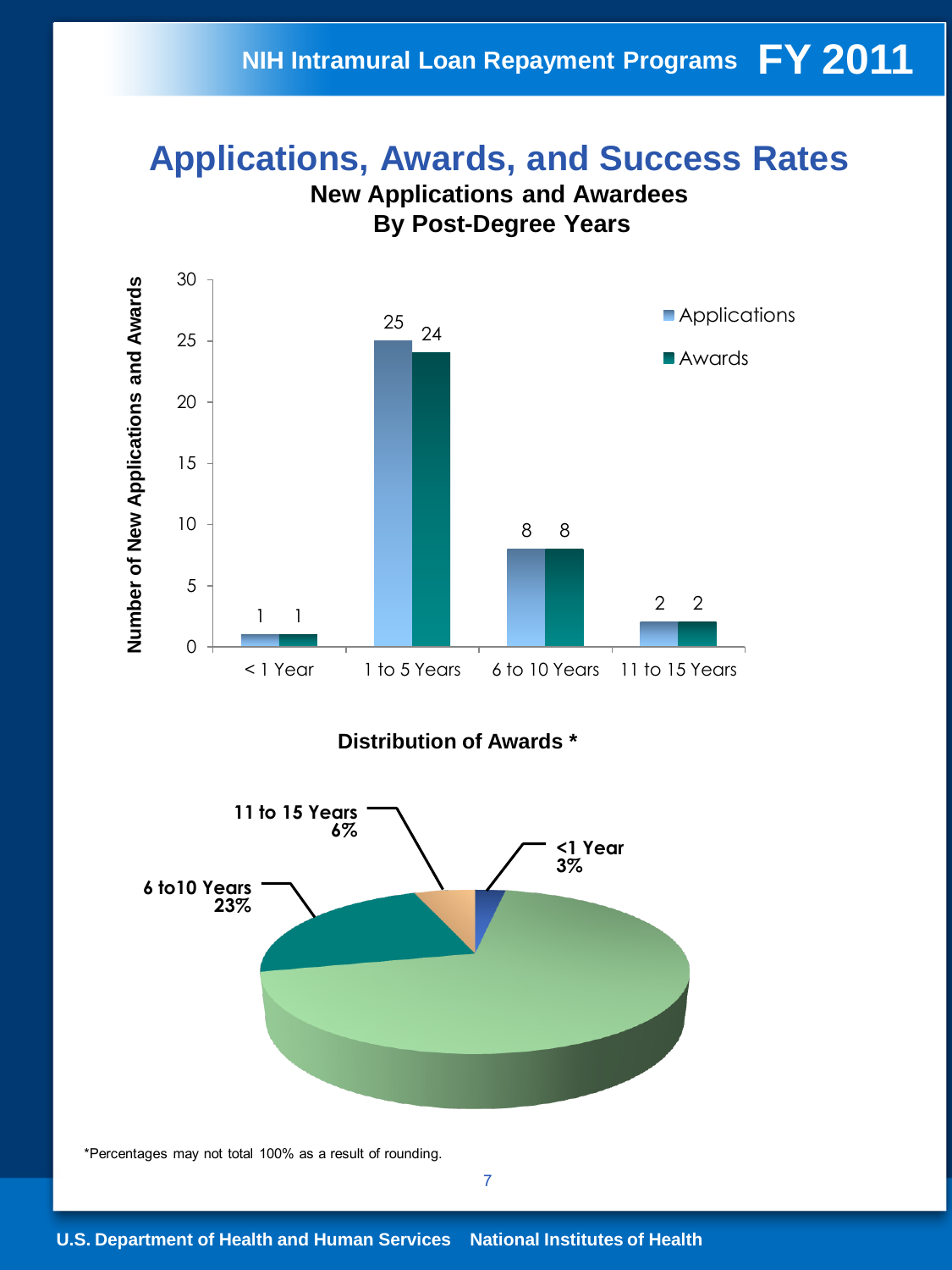### **LRP Awards by Degree New Awards**

| <b>Physician Doctorate:</b>                                | 29 (83%) held MD or DO degrees.                                   |
|------------------------------------------------------------|-------------------------------------------------------------------|
| <b>Professional Clinical</b><br><b>Doctorate:</b>          | None held DDS, DMD, DVM, DPT, ND, OD, PharmD, or<br>PsyD degrees. |
| <b>Academic Doctorate:</b>                                 | 3 (9%) held PhD, DrPH, EdD, or ScD degrees.                       |
| <b>Physician Doctorate /</b><br><b>Academic Doctorate:</b> | 3 (9%) held dual MD/PhD degrees.                                  |
| Other:                                                     | None held an MS/MPH degree.                                       |

\*Percentages may not total 100% as a result of rounding.

| <b>LRP</b>                                                                              | <b>Physician</b><br><b>Doctorate</b> | Professional<br><b>Clinical</b><br><b>Doctorate</b> | <b>Academic</b><br><b>Doctorate</b> | Physician<br>Doctorate /<br>Academic<br><b>Doctorate</b> | <b>Other</b> | <b>Total</b> |
|-----------------------------------------------------------------------------------------|--------------------------------------|-----------------------------------------------------|-------------------------------------|----------------------------------------------------------|--------------|--------------|
| <b>General Research</b>                                                                 | 11                                   | $\mathbf 0$                                         | $\overline{2}$                      |                                                          | $\mathbf 0$  | 14           |
| <b>AIDS Research</b>                                                                    | $\mathbf 0$                          | $\mathbf 0$                                         | 1                                   | 0                                                        | $\mathbf 0$  | 1            |
| <b>Clinical Research</b><br>for Individuals from<br>Disadvantaged<br><b>Backgrounds</b> | $\mathbf 0$                          | $\mathbf 0$                                         | $\mathbf 0$                         | 0                                                        | $\Omega$     | $\mathbf 0$  |
| <b>ACGME</b>                                                                            | 18                                   | $\mathbf 0$                                         | $\mathbf 0$                         | 2                                                        | $\mathbf 0$  | 20           |
| <b>Totals</b>                                                                           | 29                                   | $\bf{0}$                                            | 3                                   | 3                                                        | $\bf{0}$     | 35           |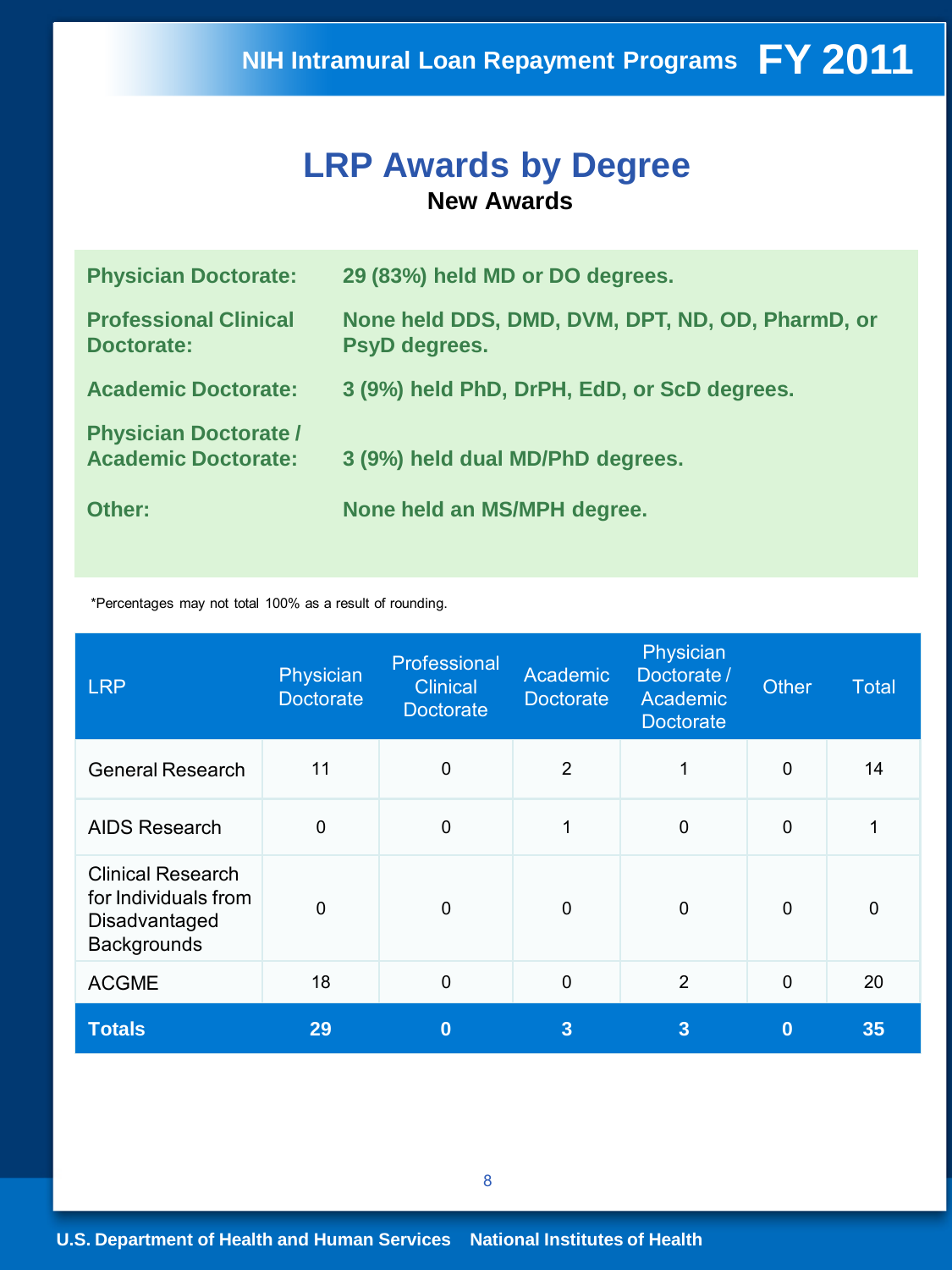### **LRP Awards by Degree Renewal Awards**

| <b>Physician Doctorate:</b>                                | 37 (72%) held MD or DO degrees.                                     |
|------------------------------------------------------------|---------------------------------------------------------------------|
| <b>Professional Clinical</b><br><b>Doctorate:</b>          | 2 (4%) held DDS, DMD, DVM, DPT, ND, OD, PharmD, or<br>PsyD degrees. |
| <b>Academic Doctorate:</b>                                 | 8 (16%) held PhD, DrPH, EdD, or ScD degrees.                        |
| <b>Physician Doctorate /</b><br><b>Academic Doctorate:</b> | 4 (8%) held dual MD/PhD degrees.                                    |
| Other:                                                     | None held B.S.N., M.S.N., or M.H.S degrees.                         |

| <b>LRP</b>                                                                          | Physician<br><b>Doctorate</b> | Professional<br><b>Clinical</b><br><b>Doctorate</b> | Academic<br><b>Doctorate</b> | Physician<br>Doctorate /<br>Academic<br><b>Doctorate</b> | <b>Other</b> | <b>Total</b> |
|-------------------------------------------------------------------------------------|-------------------------------|-----------------------------------------------------|------------------------------|----------------------------------------------------------|--------------|--------------|
| General<br>Research                                                                 | 29                            | $\overline{2}$                                      | 7                            | 3                                                        | $\mathbf 0$  | 41           |
| <b>AIDS Research</b>                                                                | 4                             | $\mathbf 0$                                         | 1                            | 1                                                        | $\mathbf 0$  | 6            |
| Clinical<br>Research for<br>Individuals from<br>Disadvantaged<br><b>Backgrounds</b> | 4                             | $\mathbf 0$                                         | 0                            | 0                                                        | $\mathbf 0$  | 4            |
| <b>Totals</b>                                                                       | 37                            | $\overline{2}$                                      | 8                            | 4                                                        | $\bf{0}$     | 51           |

9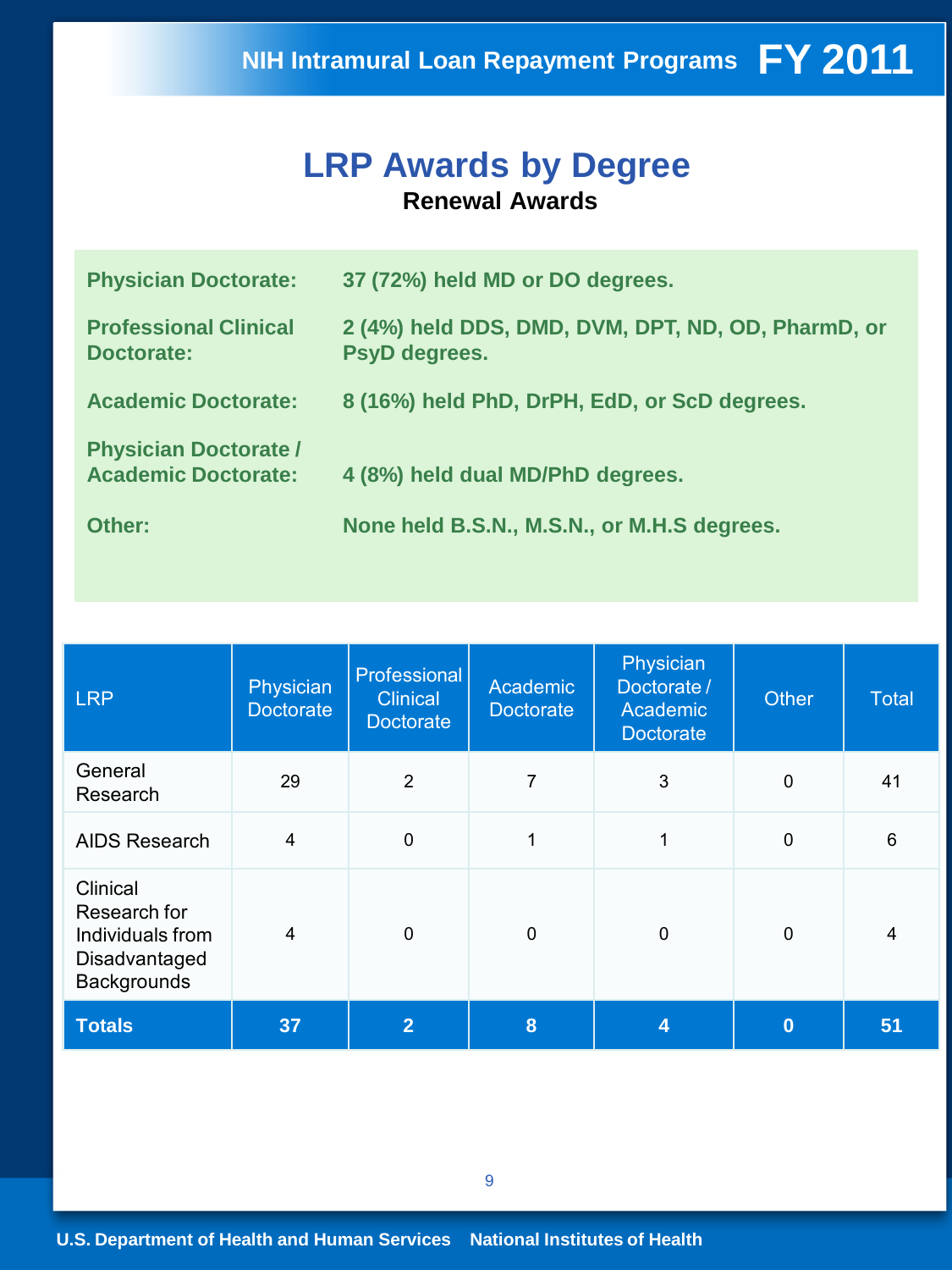### **Educational Debt Levels of LRP Awardees New Awards**

**89 percent of new FY 2011 awardees had educational debt levels in excess of \$50,000.** 

| <b>Debt Range</b>                    | <b>Number of Awardees</b> |
|--------------------------------------|---------------------------|
| $\blacksquare$ Less than \$10,000    | 0                         |
| $\Box$ \$10,000 - \$50,000           | 4                         |
| $\blacksquare$ \$50,000 - \$100,000  | 8                         |
| $\Box$ \$100,000 - \$150,000         | 4                         |
| $\blacksquare$ \$150,000 - \$200,000 | 8                         |
| $\Box$ \$200,000 and over            | 11                        |
| <b>Total</b>                         | 35                        |

 **Distribution of Awards by Debt Level \*** 



\*Percentages may not total 100% as a result of rounding.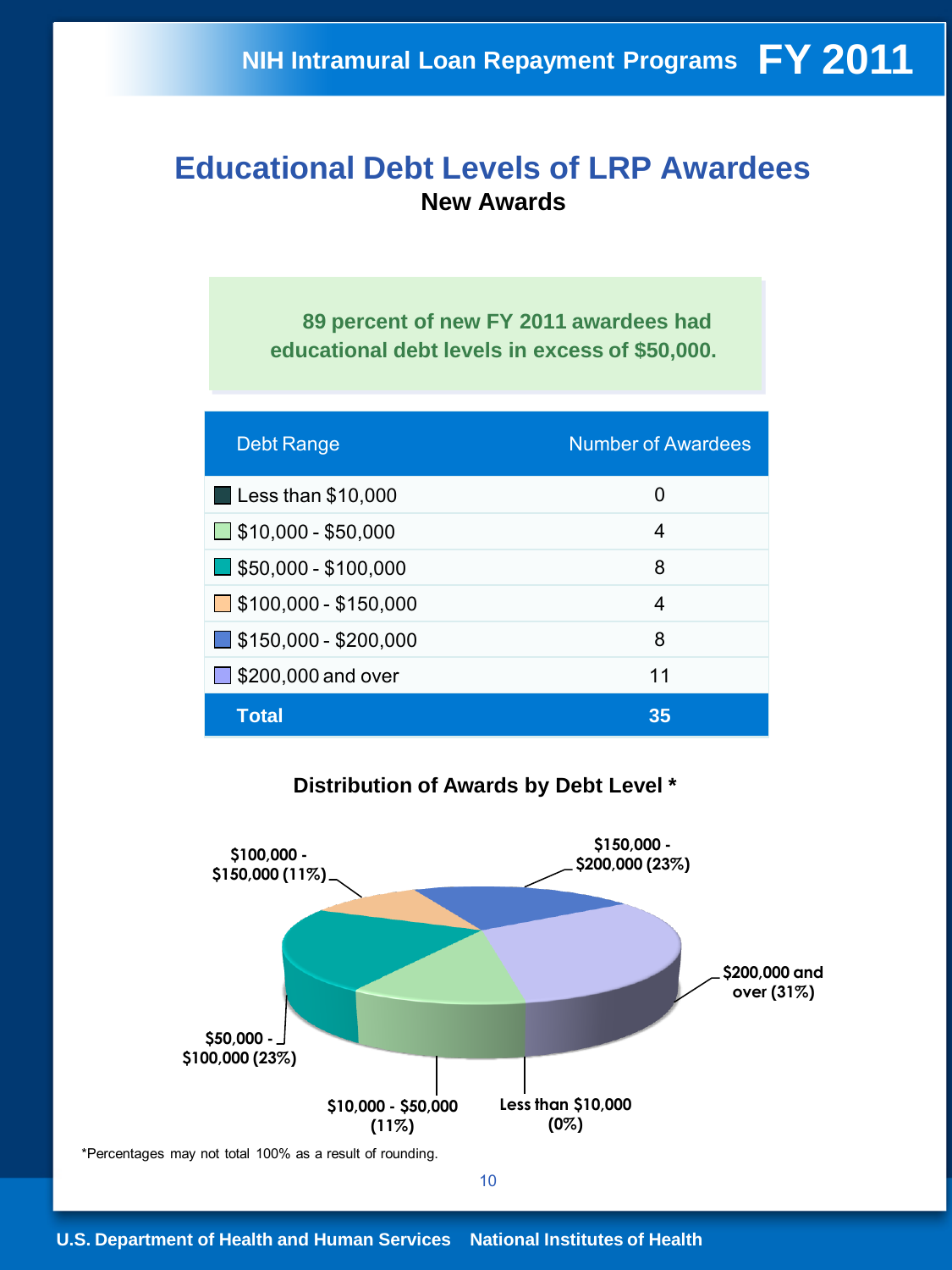# **Applications, Awards, and Success Rates By Gender New and Renewal Awards**

|                                                                                  | <b>Male Applicants</b> |                |                               | <b>Female Applicants</b> |               |                               | Gender<br><b>Distribution</b>       |                                                   |
|----------------------------------------------------------------------------------|------------------------|----------------|-------------------------------|--------------------------|---------------|-------------------------------|-------------------------------------|---------------------------------------------------|
| <b>LRP</b>                                                                       | <b>Applications</b>    | <b>Awards</b>  | <b>Success</b><br><b>Rate</b> | <b>Applications</b>      | <b>Awards</b> | <b>Success</b><br><b>Rate</b> | %<br><b>Male</b><br><b>Awardees</b> | $\frac{9}{6}$<br><b>Female</b><br><b>Awardees</b> |
| <b>General Research</b>                                                          | 30                     | 25             | 83%                           | 30                       | 30            | 100%                          | 45%                                 | 55%                                               |
| <b>AIDS Research</b>                                                             | $\overline{2}$         | $\overline{2}$ | 100%                          | 5                        | 5             | 100%                          | 29%                                 | 71%                                               |
| <b>Clinical Research</b><br>for Individuals from<br>Disadvantaged<br>Backgrounds | $\mathbf{1}$           | $\mathbf 1$    | 100%                          | 3                        | 3             | 100%                          | 25%                                 | 75%                                               |
| ACGME <sup>*</sup>                                                               | 8                      | 8              | 100%                          | 11                       | 11            | 100%                          | 42%                                 | 58%                                               |
| Total*                                                                           | 41                     | 36             | 88%                           | 49                       | 49            | 100%                          | 42%                                 | 58%                                               |

\*One applicant/awardee did not specify gender.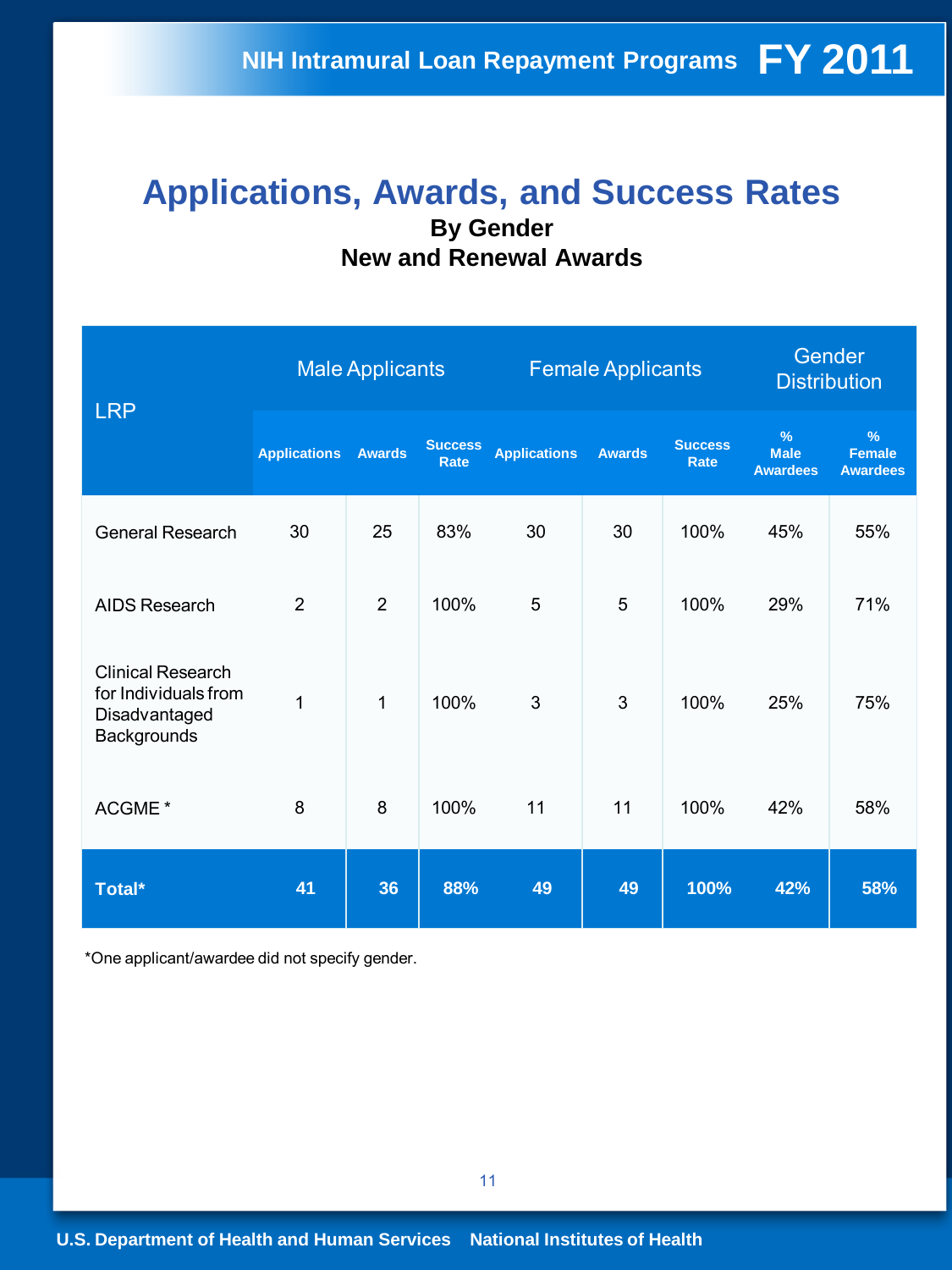## **Awardee Demographics By Ethnicity**

| <b>LRP</b>                  | <b>Awards</b> | <b>Hispanic or Latino</b> | Not Hispanic or<br>Latino |
|-----------------------------|---------------|---------------------------|---------------------------|
| All Intramural LRPs         | 86            |                           | 79                        |
| <b>Percentage of Awards</b> | <b>100%</b>   | 8%                        | 92%                       |

## **Awardee Demographics By Race**

| <b>LRP</b>                     | American<br>Indian or<br>Alaska<br><b>Native</b> | <b>Black or</b><br>African<br>American | Asian | <b>Native</b><br><b>Hawaiian</b><br>or Other<br><b>Pacific</b><br><b>Islander</b> | <b>White</b> | Other / No<br>Response/<br>More than<br><b>One Race</b> | <b>Award</b><br><b>Totals</b> |
|--------------------------------|--------------------------------------------------|----------------------------------------|-------|-----------------------------------------------------------------------------------|--------------|---------------------------------------------------------|-------------------------------|
| All Intramural<br><b>LRPs</b>  | 0                                                | 4                                      | 10    | 0                                                                                 | 57           | 8                                                       | 79                            |
| Percentage of<br><b>Awards</b> | 0%                                               | 5%                                     | 13%   | 0%                                                                                | 72%          | 10%                                                     | 100%                          |